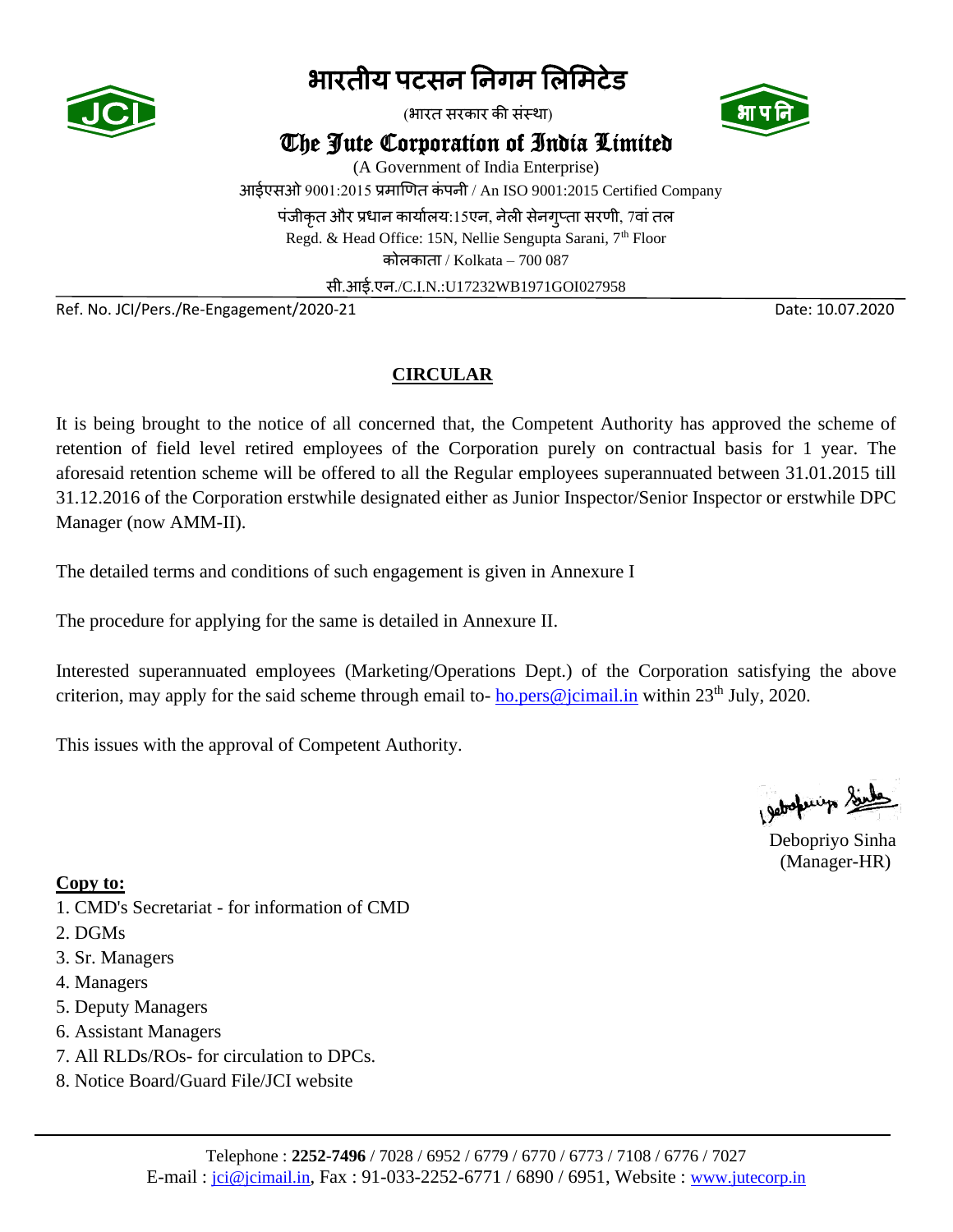

(भारत सरकार की संस्था)



### The Jute Corporation of India Limited

(A Government of India Enterprise) आईएसओ 9001:2015 प्रमाणित कं पनी / An ISO 9001:2015 Certified Company पंजीकत और प्रधान कार्यालय:15एन, नेली सेनगप्ता सरणी, 7वां तल Regd. & Head Office: 15N, Nellie Sengupta Sarani, 7<sup>th</sup> Floor कोलकाता / Kolkata –  $700087$ सी.आई.एन./C.I.N.:U17232WB1971GOI027958

 **Annexure-I**

### **Terms & Conditions**

- a) Employees erstwhile designated as JI/SI or DPC Manager and superannuated between January'15 to December '16 will only be eligible for re-engagement under the instant scheme.
- b) Re-engaged employees will be paid a consolidated amount equal to 75% of relevant grade-wise initial gross Pay (Basic +DA) per month, they were in receipt during their service tenure with JCI.
- c) Security deposit: Leave salary amount equivalent to 200 days (Last Drawn Basic+ DA) needs to be deposited by the interested ex-employee as security deposit till successful completion of retention period.
- d) An interest at prevailing SBI FD rate (as on the date of engagement) for equivalent period of retention on such held up security deposit amount will be paid at the time of final release of the person on successful completion of retention period (interest will be calculated for the entire period of his retention)
- e) The employee should not have undergone any type of punishment within the last three years' prior his retirement, neither there should be any audit observation against the employee, post his retirement too.
- f) Performance record for the last three years of engagement needs to be satisfactory. The same needs be certified by the concerned Regional Managers/ Reporting officer currently posted in the last working places of the incumbents by going through the records. Further, the concerned Zonal Manager and HoD will concur the same.
- g) Fitness certificate (physical and mental) of the incumbent issued by a registered MBBS practitioner should be submitted at the time of the interview.
- h) Character Certificate issued by MP/MLA/Chairman of Municipality/ Panchayat Pradhan is mandatory and needs to be submitted on the day of interview.
- i) Incumbents currently engaged or were erstwhile engaged with JCI including projects, if any, after retirement will not be eligible.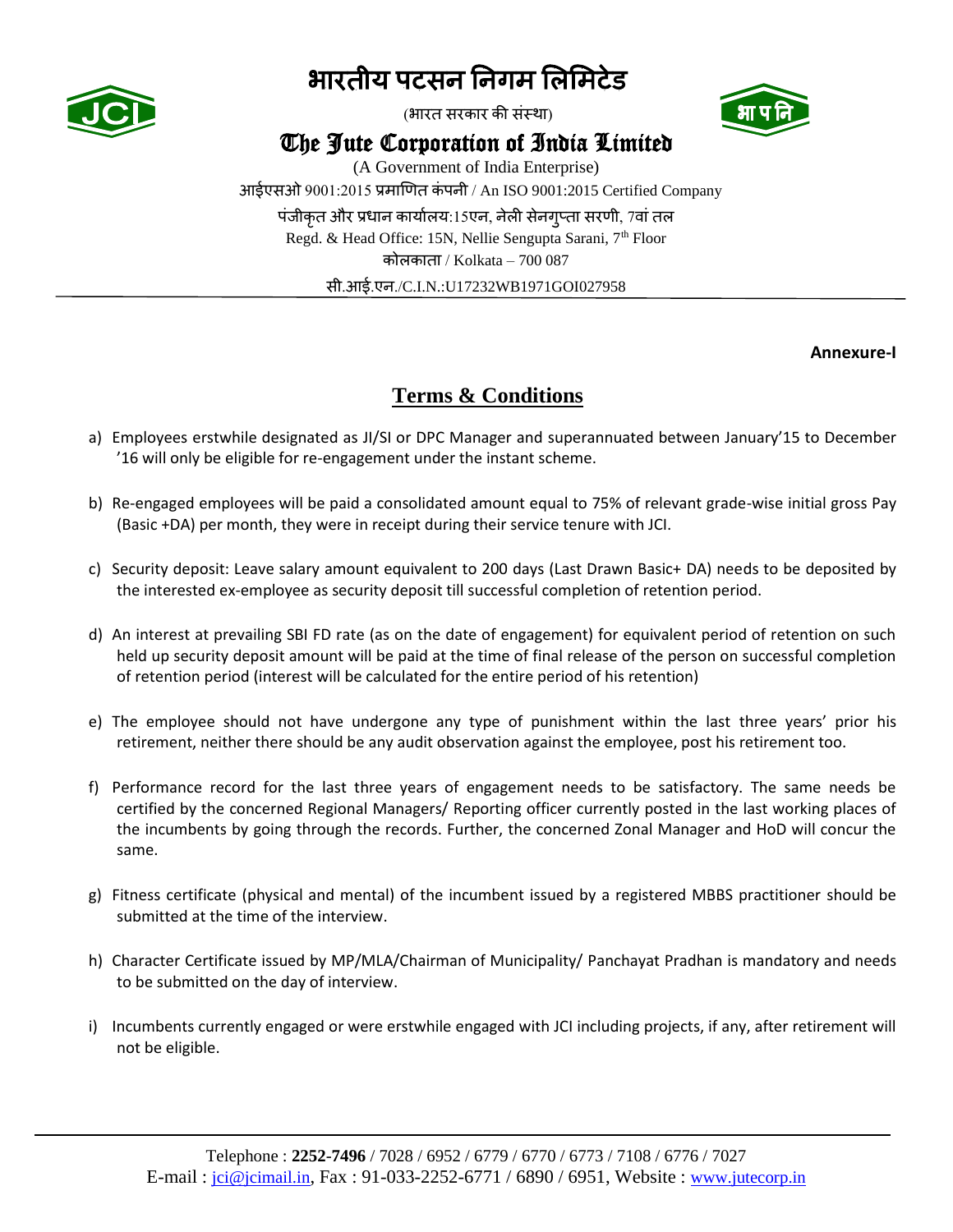

(भारत सरकार की संस्था)



### The Jute Corporation of India Limited

(A Government of India Enterprise) आईएसओ 9001:2015 प्रमाणित कं पनी / An ISO 9001:2015 Certified Company पंजीकत और प्रधान कार्यालय:15एन, नेली सेनगप्ता सरणी, 7वां तल Regd. & Head Office: 15N, Nellie Sengupta Sarani, 7<sup>th</sup> Floor कोलकाता / Kolkata – 700 087 सी.आई.एन./C.I.N.:U17232WB1971GOI027958

Cont..

- j) The concerned employee once chosen by management needs to provide his consent for retention of his services at given contractual terms.
- k) During the period of retention, the contract can be terminated by either side with one month's notice or pay in lieu of notice.
- l) If found guilty, during the tenure of engagement, the Corporation may take necessary action as may be deemed fit.
- m) The employees so contracted can be posted at or transferred to any location as may be decided by the Management.
- n) The designations of the retired persons will be as per Management's decision.
- o) The held back security deposit amount will be refunded only upon receipt of necessary clearance from the HoD of Marketing/Operations Department. Further, if any loss or damage is incurred by the Corporation, the same will be recovered from the security deposit amount.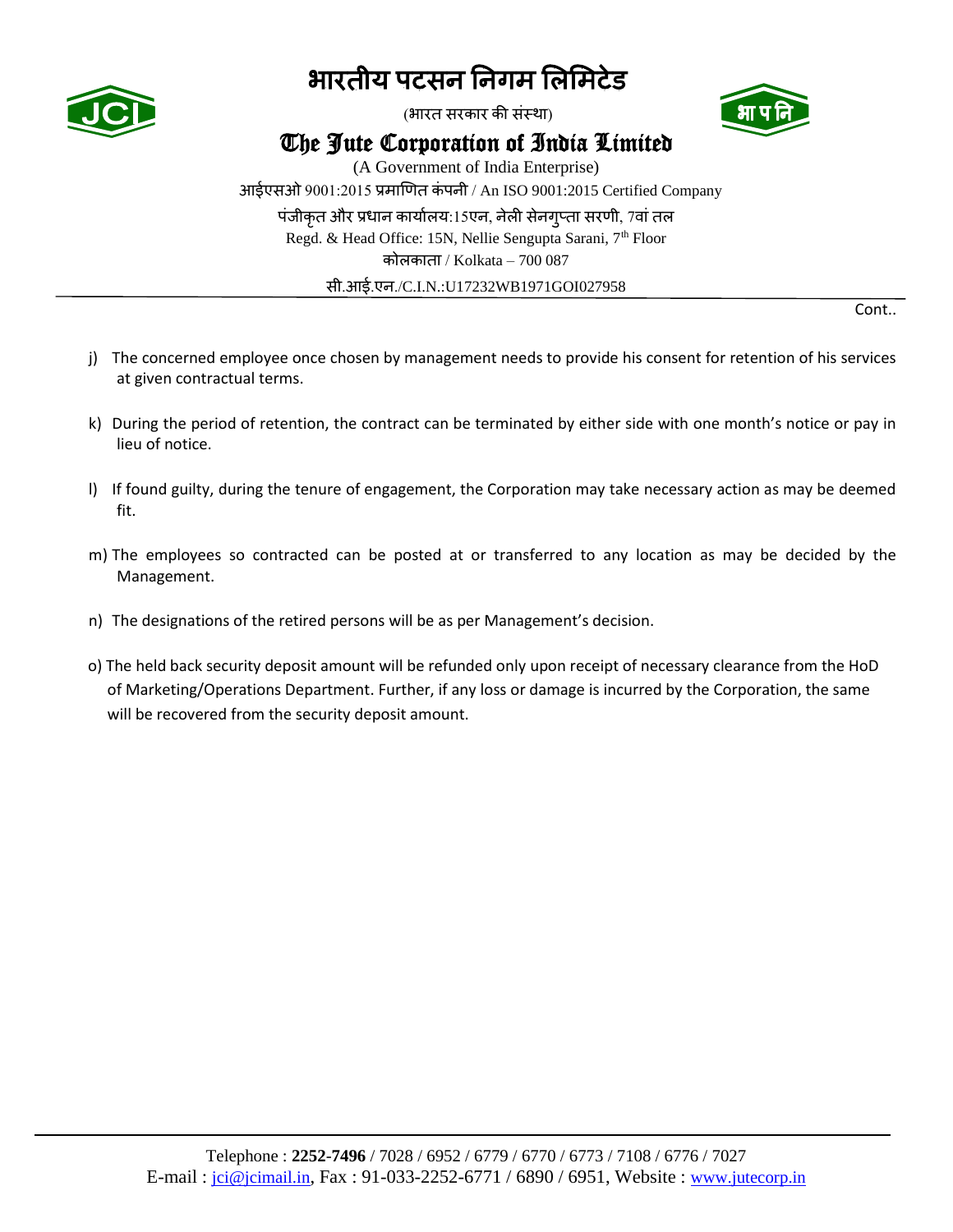

(भारत सरकार की संस्था)



The Jute Corporation of India Limited

(A Government of India Enterprise) आईएसओ 9001:2015 प्रमाणित कंपनी / An ISO 9001:2015 Certified Company पंजीकृत और प्रधान कार्यालय:15एन, नेली सेनगृप्ता सरणी, 7वां तल Regd. & Head Office: 15N, Nellie Sengupta Sarani, 7<sup>th</sup> Floor कोलकाता / Kolkata – 700 087 सी.आई.एन./C.I.N.:U17232WB1971GOI027958

**ANNEXURE-II**

#### **Procedure for submission of Application**

Interested superannuated employees (between January'15 to December'16) should apply by filing up the format enclosed with this circular.

The printed format must be filled in writing with signatures wherever necessary.

After filling up the form in details, clear image/ scanned copy of the same should be mailed to the following e-mail id

#### **ho.pers@jcimail.in**

Last date of receipt of Application is 23rd July, 2020.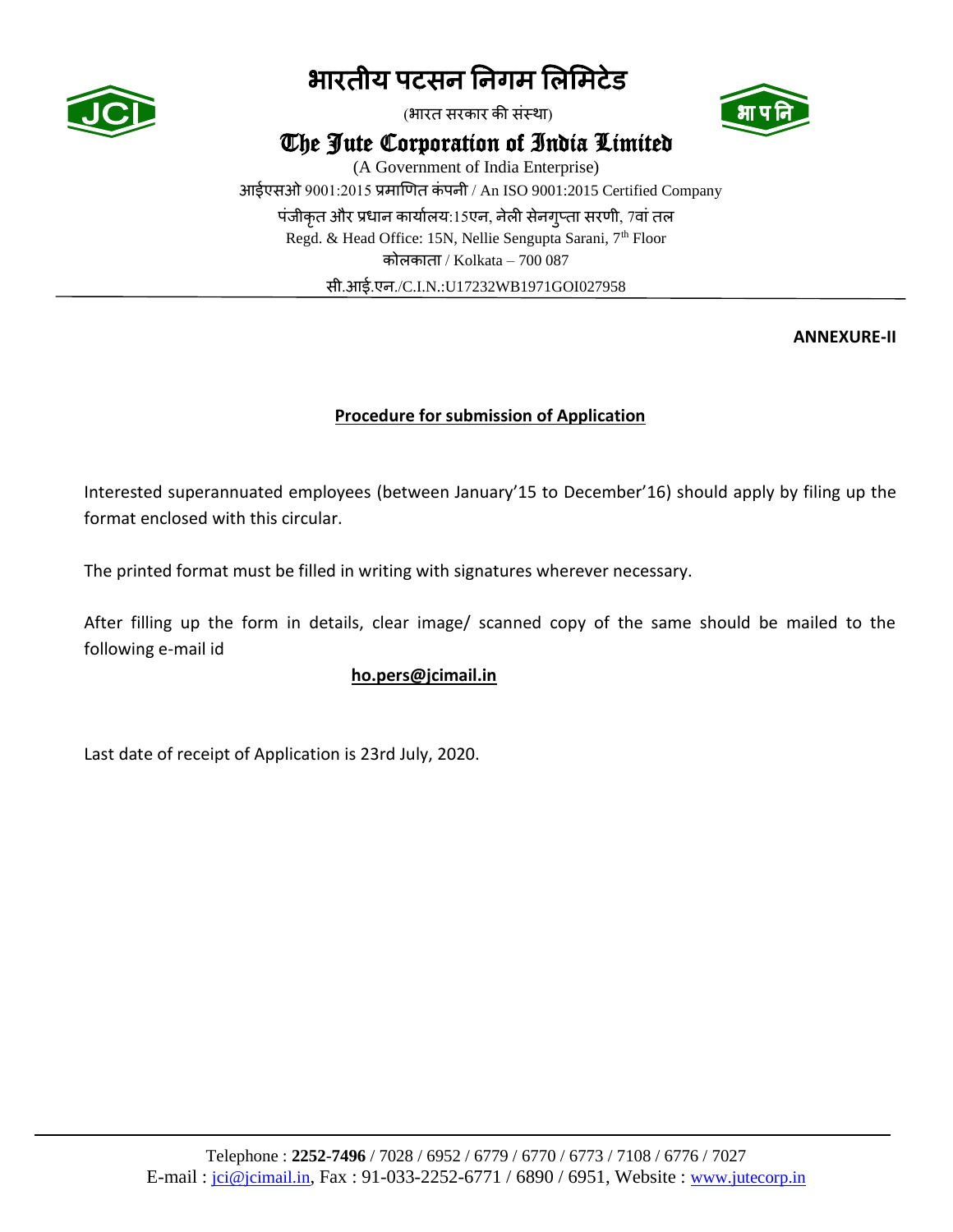

(भारत सरकार की संस्था)



### The Jute Corporation of India Limited

(A Government of India Enterprise)

आईएसओ 9001:2015 प्रमाणित कं पनी / An ISO 9001:2015 Certified Company

पंजीकृत और प्रधान कार्यालय:15एन, नेली सेनगुप्ता सरणी, 7वां तल

Regd. & Head Office: 15N, Nellie Sengupta Sarani, 7<sup>th</sup> Floor

कोिकाता / Kolkata – 700 087

सी.आई.एन./C.I.N.:U17232WB1971GOI027958

#### **APPLICATION PROFORMA**

Paste Your Photograph Here

| $\mathbf 1$      | Name (in Block Letters)                               |                                |
|------------------|-------------------------------------------------------|--------------------------------|
| $\overline{2}$   | Father's/Mother's name                                |                                |
| 3                | Date of Birth (DD/MM/YYYY)                            |                                |
| $\overline{4}$   | PAN & AADHAR No                                       |                                |
| 5                | Date of Appointment in JCI                            |                                |
| $\boldsymbol{6}$ | Last Designation Held in JCI                          |                                |
| $\overline{7}$   | Last Place of Posting (HO/RO/DPC)                     |                                |
| 8                | Pay Pattern                                           |                                |
| 9                | <b>Retirement Date</b>                                |                                |
| 10               | Age as on date of application                         |                                |
| 11               | Responsibilities held for the last three years in JCI |                                |
|                  | (separate sheets may be enclosed, if required)        |                                |
| 12               | Present Residential Address with PIN                  |                                |
| 13               | Mobile No                                             |                                |
| 14               | E-mail ID                                             |                                |
| Date:            |                                                       | <b>Signature of Applicant:</b> |